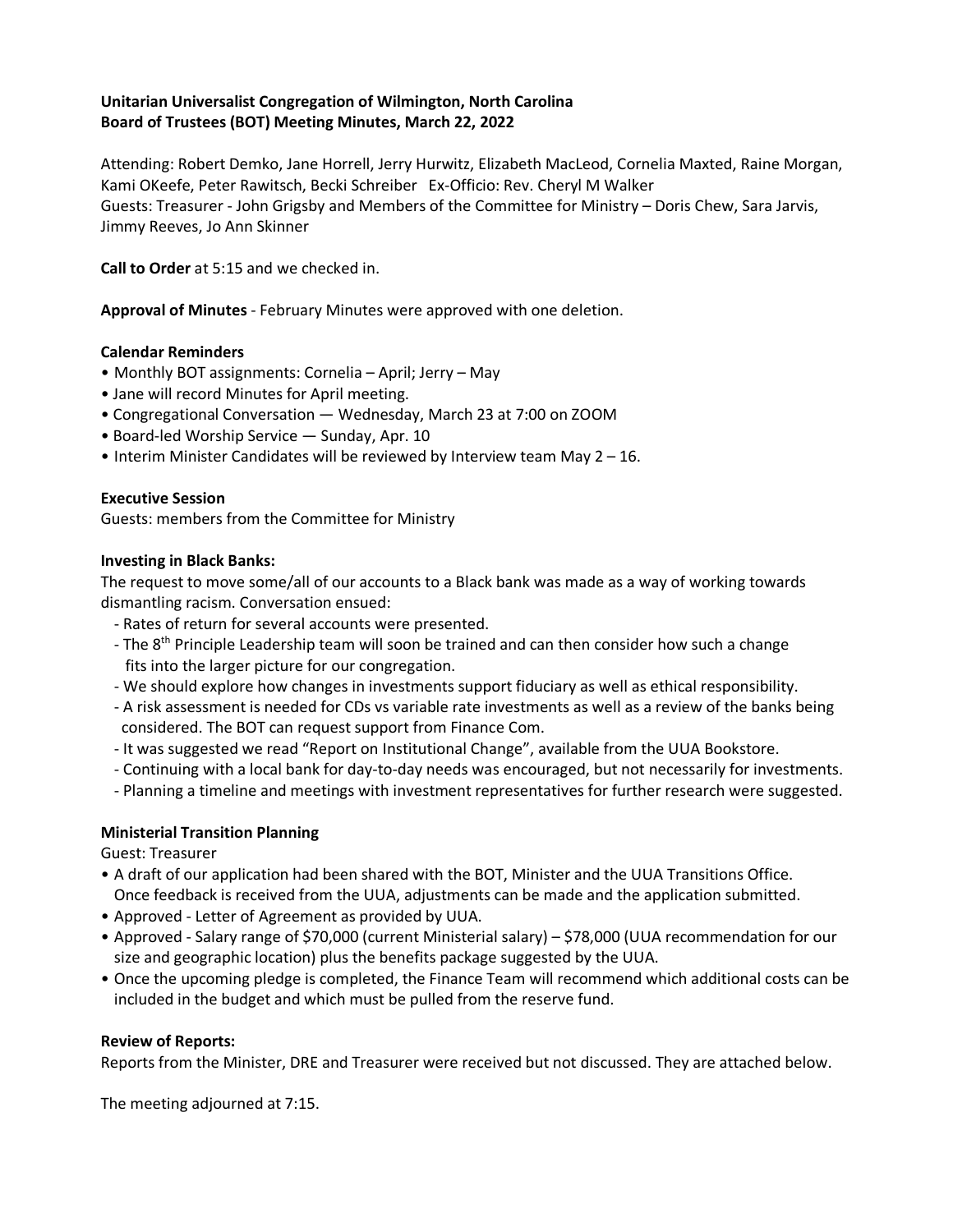## **Next BOT Meetings:**

Wednesday, April 20 - Exec Com at 5:00 Tuesday, April 26 - BOT at 5:15

### **ACTION ITEMS**

- Revise Interim Ministerial application as needed and submit. (Elizabeth, Kami, Cornelia)
- Plan BOT-led worship service for April 10. (BOT)
- Assign up to four business delegates for General Assembly June 23 26. (BOT)
- Host April and May "drop in" Zoom conversations re: progress of the Interim search. (Becki)
- Write Beacon or Digest updates re: process and progress of Interim search. (Jane)
- Develop a timeline, complete a risk assessment for CDs vs variable rate investments, and review Black banks being considered for managing our investment account(s). (Peter, Finance and BOT)
- Complete fundraising dinners. (Kami, Fundraising team and BOT)
- Search for two new Committee for Ministry members. (several BOT members)
- Determine next area of focus for CFM and their role in Visioning. (BOT)
- Develop plans for bringing the  $8<sup>th</sup>$  principle to our congregation. (Social Justice Ministry and BOT)

## **DEFERRED TOPICS**

- Review Policy Guide sections 2.12, 3.4, 3.5 and 4.3 (BOT).
- Determine Policy Guide sections 2.1 Mission and 2.2 Vision (Elizabeth, Jane and BOT)
- Review Bylaws/determine its position in our Policy Manual Monitoring schedule (Elizabeth and BOT)
- Develop policy for communication processes between the BOT / Congregation / Minister (BOT and Minister)
- Consider who and how to implement a review and salary management program for staff. (Minister, Finance Team and BOT)
- Appoint an Interim Minister's Transition Team. (BOT)
- Consider appointing a youth to the Interim's Transition Team. (BOT)
- Put forth ARTICLE VIII Bylaw update for approval at Annual Meeting. (Cornelia and BOT)
- Consider reviewing quarterly financial reports rather than monthly. (BOT)

Submitted by Cornelia Maxted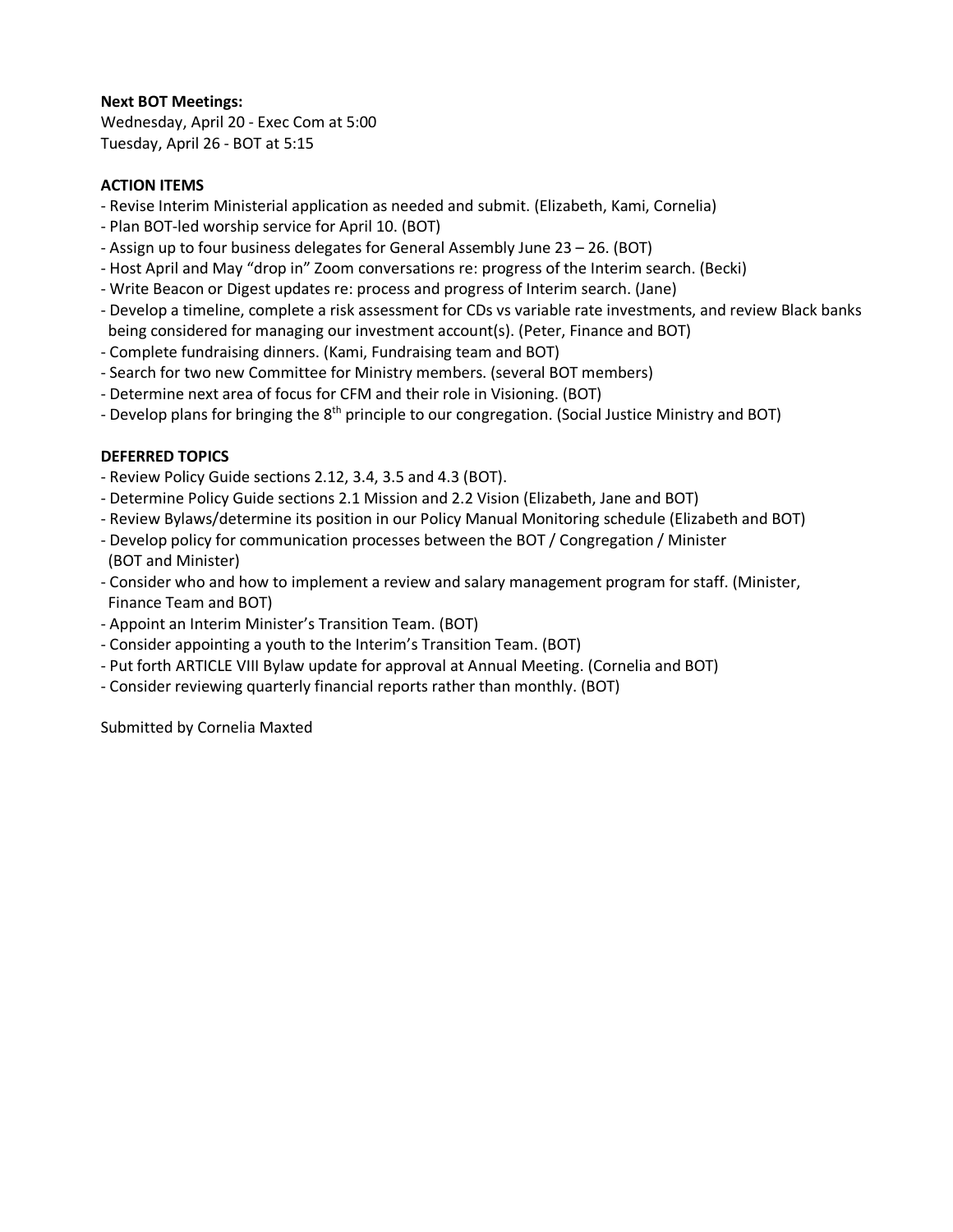# *Minister's Report Board Meeting 03/22/2022*

# **Administration**

- On March  $6<sup>th</sup>$  we reopened for Sunday Worship, Religious Education and Quest. We began without coffee hour but we have resumed coffee hour on March 20<sup>th</sup>. The COVID numbers in New Hanover County continue to decrease, which led to the decision to reopen. We also have made masking optional for indoor activities.
- Attendance is similar to those in November. Exact numbers will be reported in next month's report. The first service is significantly down from previous years as more people are attending via Zoom. If this trend continues there should be a future discussion about consolidating two services into one.
- I have hired an interim Choir Director, Eileen Argenbright. The position is interim as it does not seem appropriate for me to hire a choir director this late in my tenure. The choir will begin rehearsals in April. Eileen has many years of experience as a choir director and has been a wonderful addition to our music team.

# **Finance**

• Met with John Grigsby to plan for the budget. John will create the initial budget and meet with the Finance team. I will give John input as asked.

# **Congregational Life**

- The Generous Life Team is gearing up for the annual canvass, which will begin on April 3rd. We provided them with the information they need to create specialized letters to various groups within the congregation. There will be an ask for a significant increase to cover the expenses associated with an interim and to finance requests by the Board.
- Provided input to the Board's Interim team to create the Congregational record.
- Worked with the worship team to relearn the technical parts of hybrid services.
- Continued working on the Procedures manual.
- Worked with Leslie and the MET to hold a Welcome Class in late April.

# **Unitarian Universalism / Community Engagement**

- Attended working retreat for the Article Study Commission to begin to put on paper the new wording of Article 2, in particular the Principles and Sources. We will present them at this year's General Assembly to solicit feedback. What we created is not the final product.
- Met with the UUA bylaws committee to discuss their plans to review all of the bylaws of the UUA.

Respectfully submitted by

Rev. Cheryl M. Walker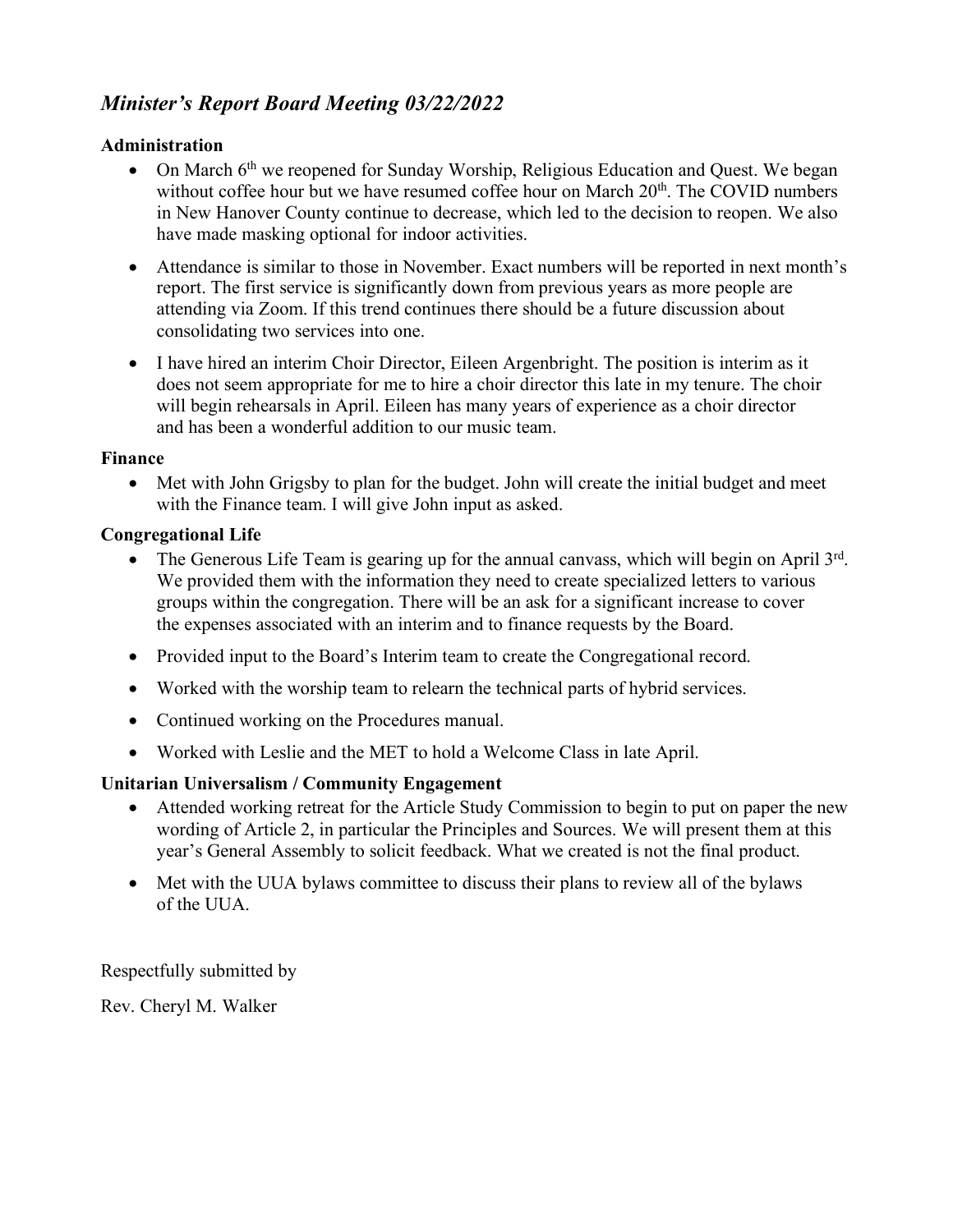# **Attendance February 2022**

| Date       | <b>Zoom</b> | 1 <sup>st</sup> | 2 <sub>nd</sub> | <b>Total</b> |
|------------|-------------|-----------------|-----------------|--------------|
| 02/06/2022 | 86          |                 |                 | 86           |
| 02/13/2022 | 82          |                 |                 | 82           |
| 02/20/2022 | 85          |                 |                 | 85           |
| 02/27/2022 |             |                 |                 | 81           |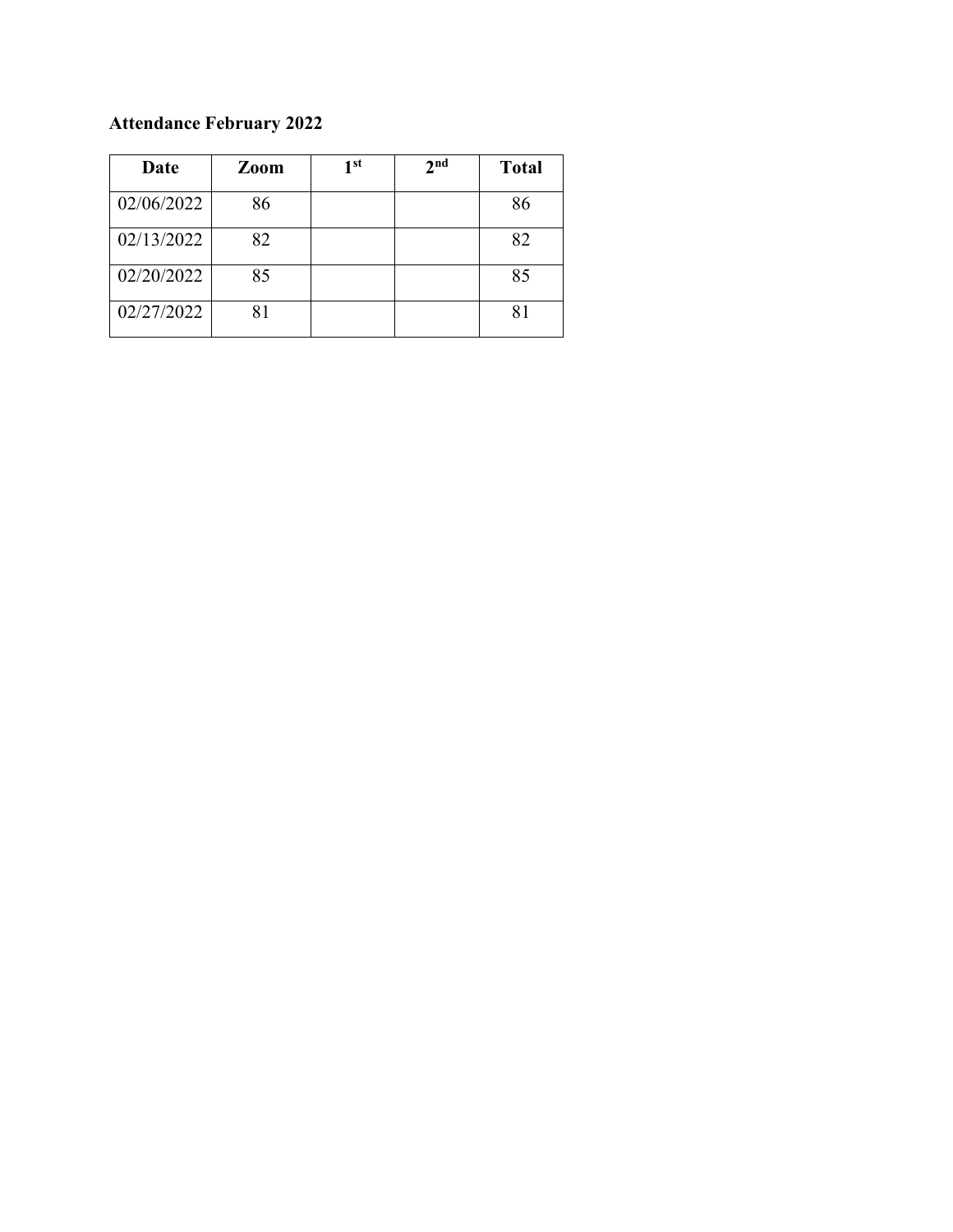Lifespan Religious Education March 18<sup>th</sup>, 2022 Monthly Report to the Board Leslie O'Connor

We continue to have 7-8 children each Sunday for RE. We've not yet reached critical mass to separate age groups – there are only two middle-schoolers, the rest of the children are K-3<sup>rd</sup> grade. With the connecting nursery to the classroom, we are able to manage the children very well.

Amelia and I have created several lesson plans and a tentative calendar (always remain flexible!) for the K-3<sup>rd</sup> grade children. We realized that after listening to The Story for All Ages and abiding by the adult expectation to sit still and be quiet in the main service, the last thing the kids want to do is sit in a circle and listen to another story! So we've made adjustments to the order of activities in our lesson plans and hope that it will improve everyone's learning experience – and attention spans!

The two middle school aged youth are quite content to spend time with the little ones and draw their own pictures, but they need to get something more from their Sunday morning outings than a fun time. I'm currently working with one of their parents to find curriculum or a project that could be adapted for them. We are not limiting ourselves to UUA materials. For example, we are considering participating in the YWCA 14 Day Challenge (they would not be required to do ALL of the activities), and things like that. Amelia has expressed interest in being their mentor for this activity; she is a high school senior and has become quite the role model for our younger students.

Rev. Cheryl and I have scheduled the spring Welcome class, so I will be preparing materials for that. The timing, right after Easter, is perfect. We usually get many visitors for Easter Sunday, so now they will be made aware of a convenient class to learn more about the congregation.

I am planning a Common Read, and considering scheduling at the beginning of the summer and have the discussion group meet via Zoom, allowing people who have already ventured away from Wilmington the chance to still participate. The UUA has selected the book, Defund Fear by Zac Norris, but I want to consult with others first to see if there is a book more relevant to our current circumstances (minister retiring-interim minister-calling a minister). Although, that type of reading may be more suitable for our congregational members to do later on in the search process.

I will begin reporting full attendance numbers next month, as our open for business status has stabilized. Honestly, I was nervous about families delaying their return, as they did the last time reopened, and was delighted when all of the regulars returned!